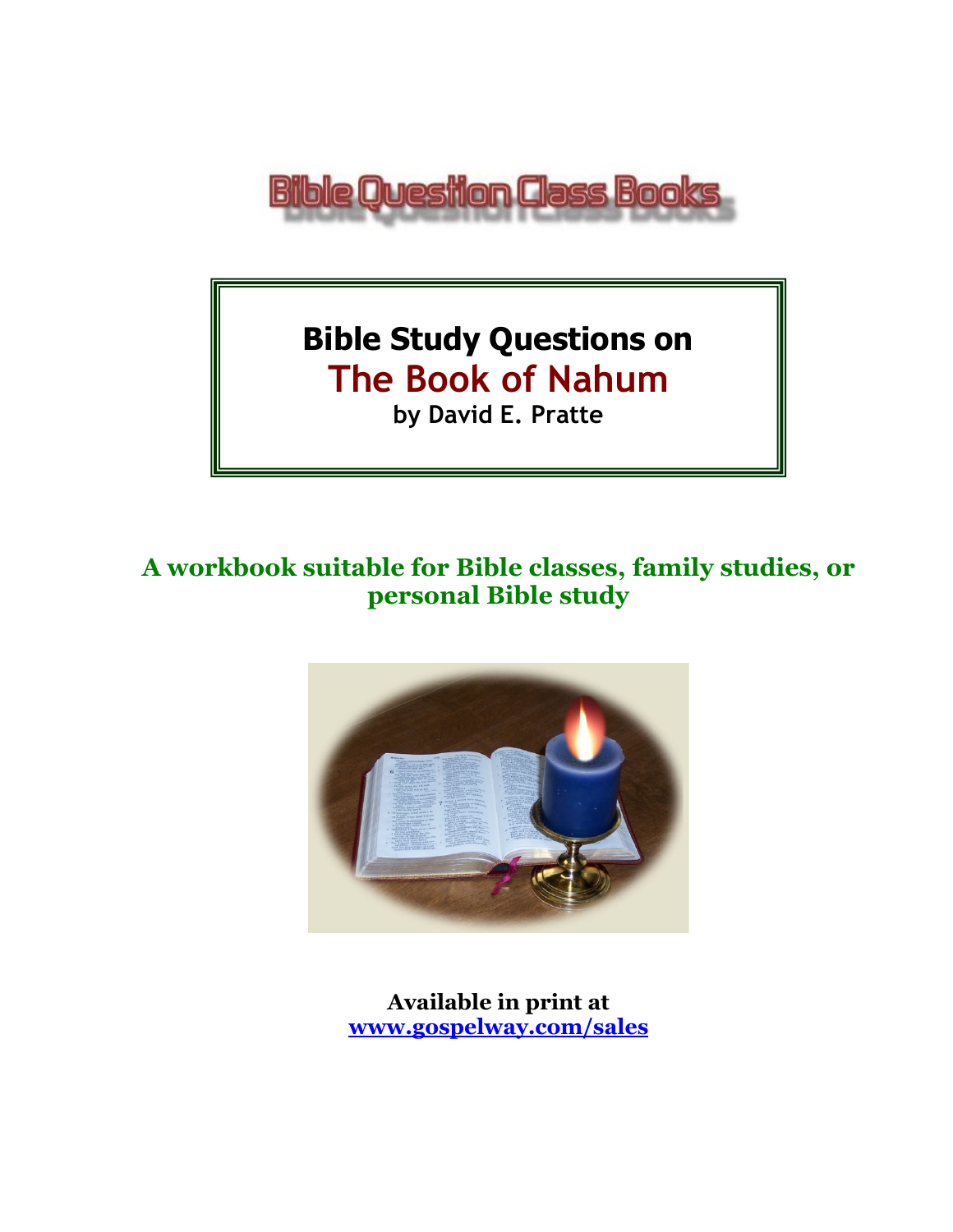#### *Bible Study Questions on the Book of Nahum: A workbook suitable for Bible classes, family studies, or personal Bible study*

© Copyright David E. Pratte, 2019 All rights reserved

ISBN-

**Printed books, booklets, and tracts available at [www.gospelway.com/sales](https://www.gospelway.com/sales) Free Bible study articles online at [www.gospelway.com](http://www.gospelway.com/) Free Bible courses online at [www.biblestudylessons.com](http://www.biblestudylessons.com/) Free class books at [www.biblestudylessons.com/classbooks](http://www.biblestudylessons.com/classbooks) Free commentaries on Bible books at [www.biblestudylessons.com/commentary](https://www.biblestudylessons.com/commentary) Contact the author at [www.gospelway.com/comments](http://www.gospelway.com/comments)**

**Note carefully: No teaching in any of our materials is intended or should ever be construed to justify or to in any way incite or encourage personal vengeance or physical violence against any person.**

**"He who glories, let him glory in the Lord" – 1 Corinthians 1:31**

# **Front Page Photo**

Scripture quotations are generally from the New King James Version (NKJV), copyright 1982, 1988 by Thomas Nelson, Inc. used by permission. All rights reserved.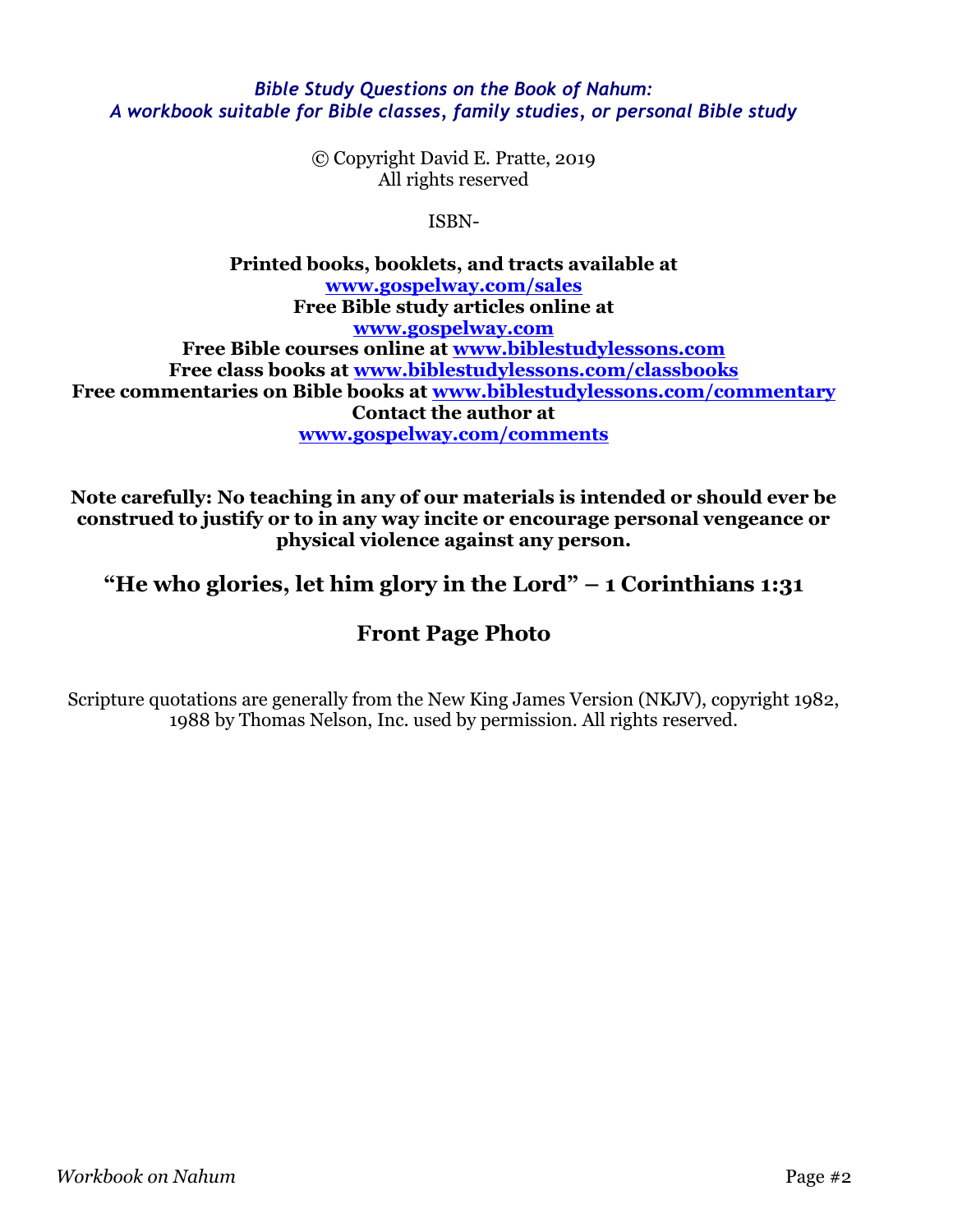### **Other Books by the Author**

#### **Topical Bible Studies**

*Why Believe in God, Jesus, and the Bible? (evidences) True Words of God: Bible Inspiration and Preservation "It Is Written": The Authority of the Bible Salvation through Jesus Christ: Basics of Forgiveness Grace, Faith, and Obedience: The Gospel or Calvinism? Growing a Godly Marriage & Raising Godly Children The God of the Bible (study of the Father, Son, and Holy Spirit) "In the Beginning God Created": Creation vs. Evolution Kingdom of Christ: Future Millennium or Present Spiritual Reign? Marx, Lenin, or Jesus: Communism or the Bible? Do Not Sin Against the Child: Abortion, Unborn Life, & the Bible Short Bible Talks: Invitations, Lord's Supper and Collection Talks*

#### **Commentaries on Bible Books**

*Genesis Joshua and Ruth Judges 1 and 2Samuel 1 and 2 Kings Ezra, Nehemiah, Esther Job Proverbs Ecclesiastes*

*Isaiah Daniel Hosea – Obadiah Gospel of Matthew Gospel of Mark Gospel of Luke Gospel of John Acts Romans Galatians*

#### *Ephesians Philippians & Colossians 1 & 2 Thessalonians 1 & 2 Timothy Hebrews James and Jude 1 and 2 Peter 1,2,3 John*

# **Bible Question Class Books**

*Genesis Joshua and Ruth Judges 1 and 2 Samuel 1 and 2 Kings Ezra/Nehemiah/Esther Job Proverbs Ecclesiastes Isaiah* 

*Daniel Hosea-Obadiah Jonah-Zephaniah Haggai-Malachi Gospel of Matthew Gospel of Mark Gospel of Luke Gospel of John Acts Romans 1 Corinthians*

#### *2 Corinthians and Galatians Ephesians and Philippians Colossians, 1&2 Thessalonians 1 Timothy-Philemon Hebrews James–Jude Revelation*

#### **Workbooks with Study Notes**

*Jesus Is Lord: Workbook on the Fundamentals of the Gospel of Christ Following Jesus: Workbook on Discipleship God's Eternal Purpose in Christ: Workbook on the Theme of the Bible Family Reading Booklist* **Visit our website at [www.gospelway.com/sales](https://www.gospelway.com/sales) to see a current list of books in** 

#### **print.**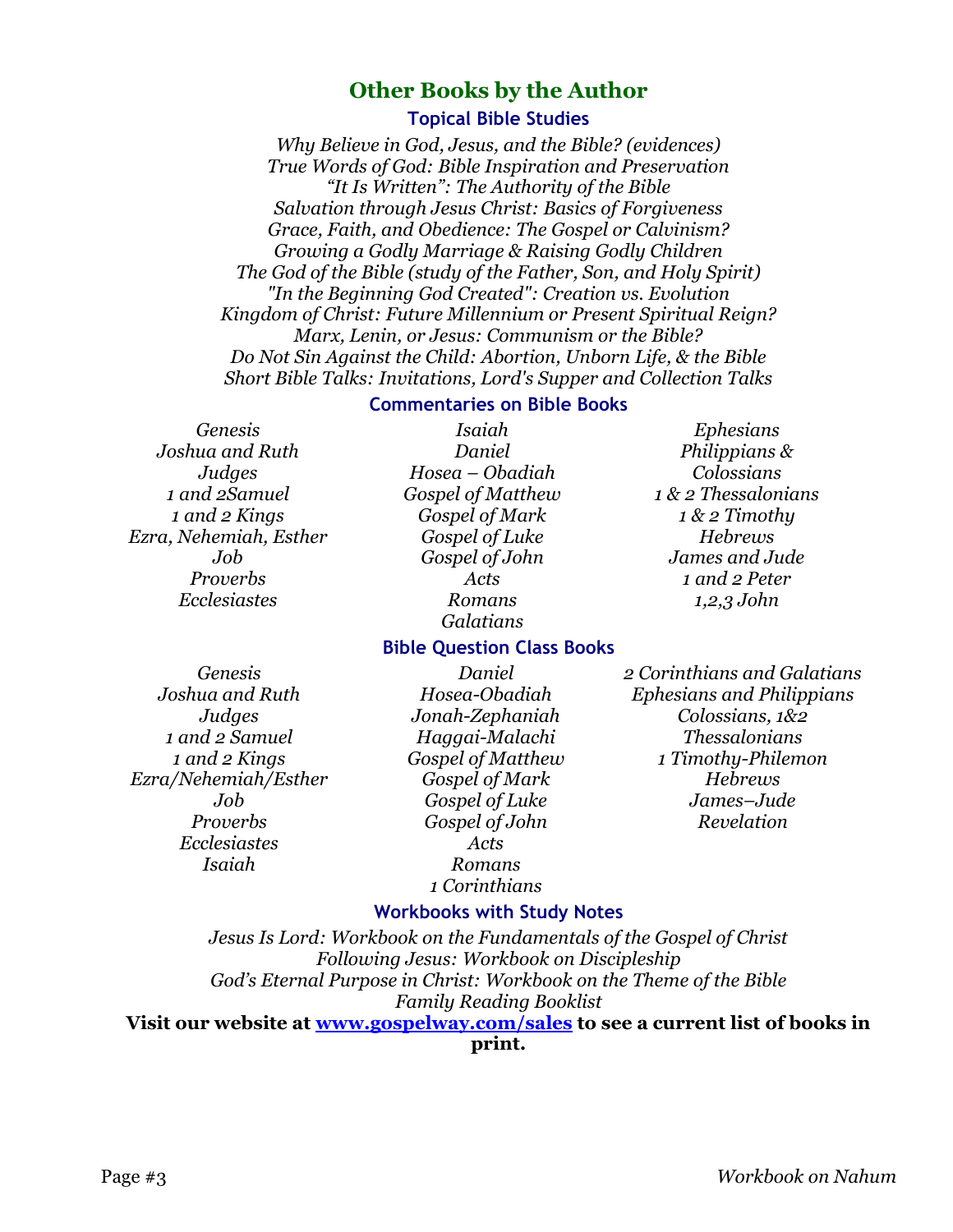### **Bible Study Questions on the Book of Nahum**

Introduction:

This workbook was designed for Bible class study, family study, or personal study. The class book is suitable for teens and up. The questions contain minimal human commentary, but instead urge students to study to understand Scripture.

Enough questions are included for teachers to assign as many questions as they want for each study session. Studies may proceed at whatever speed and depth will best accomplish the needs of the students.

Questions labeled "think" are intended to encourage students to apply what they have learned. When questions refer to a map, students should consult maps in a Bible dictionary or similar reference work or in the back of their Bibles. (Note: My abbreviation "*b/c/v*" means "book, chapter, and verse.")

For class instruction, I urge teachers to assign the questions as homework so students come to class prepared. Then let class time consist of *discussion* that focuses on the Scriptures themselves. Let the teacher use other Scriptures, questions, applications, and comments to promote productive discussion, not just reading the questions to see whether they were answered "correctly." Please, do *not* let the class period consist primarily of the following: "Joe, will you answer number 1?" "Sue, what about number 2?" Etc.

I also urge students to emphasize the *Bible* teaching. Please, do not become bogged down over "What did the author mean by question #5?" My meaning is relatively unimportant. The issue is what the Bible says. Concentrate on the meaning and applications of Scripture. If a question helps promote Bible understanding, stay with it. If it becomes unproductive, move on.

The questions are not intended just to help students understand the Scriptures. They are also designed to help students learn good principles of Bible study. Good Bible study requires defining the meaning of keywords, studying parallel passages, explaining the meaning of the text clearly, making applications, and defending the truth as well as exposing religious error. I have included questions to encourage students to practice all these study principles.

Finally, I encourage plain applications of the principles studied. God's word is written so souls may please God and have eternal life. Please study it with the respect and devotion it deserves!

For whatever good this material achieves, to God be the glory.

#### **Bible study commentary and notes to accompany many of our workbooks are available at [www.gospelway.com/sales](https://www.gospelway.com/sales)**

© David E. Pratte, December 31, 2021

**Workbooks, commentaries, and topical studies for sale in print at [www.gospelway.com/sales](https://www.gospelway.com/sales)**

**To join our mailing list to be informed of new books or special sales, contact the author at [www.gospelway.com/comments](http://www.gospelway.com/comments)**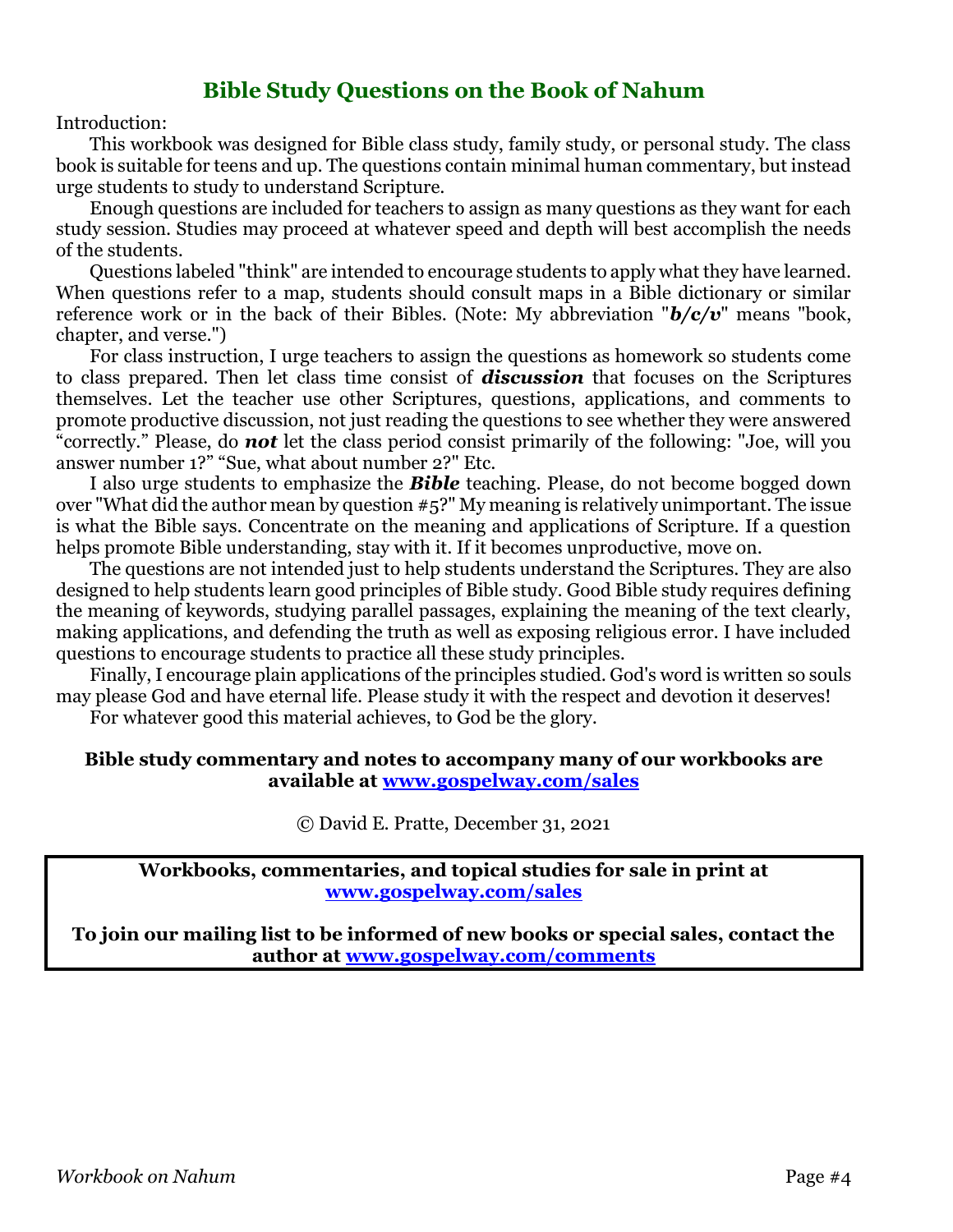# **Assignments on Nahum 1**

Read Nahum 1, then answer the following questions. If you need help, consult a Bible dictionary or similar reference work.

1. Who was the inspired author of this book – 1:1? What is told about his background?

2. Define "burden."

3. Skim the book of Nahum and state its theme. (Think: What is unusual or unique about the theme of this book?)

4. List other *passages* about the wickedness or punishment of Assyria or Nineveh.

5. *Special Assignment:* Study other passages or Bible study books about Nineveh and Assyria. List several interesting facts that you discover.

6. What characteristic of God is described in 1:2? (Think: In what sense is this true?)

7. What will God do because of this characteristic?

8. What characteristics of God is described in 1:3? How is His power demonstrated?

9. How is His power demonstrated according to 1:4?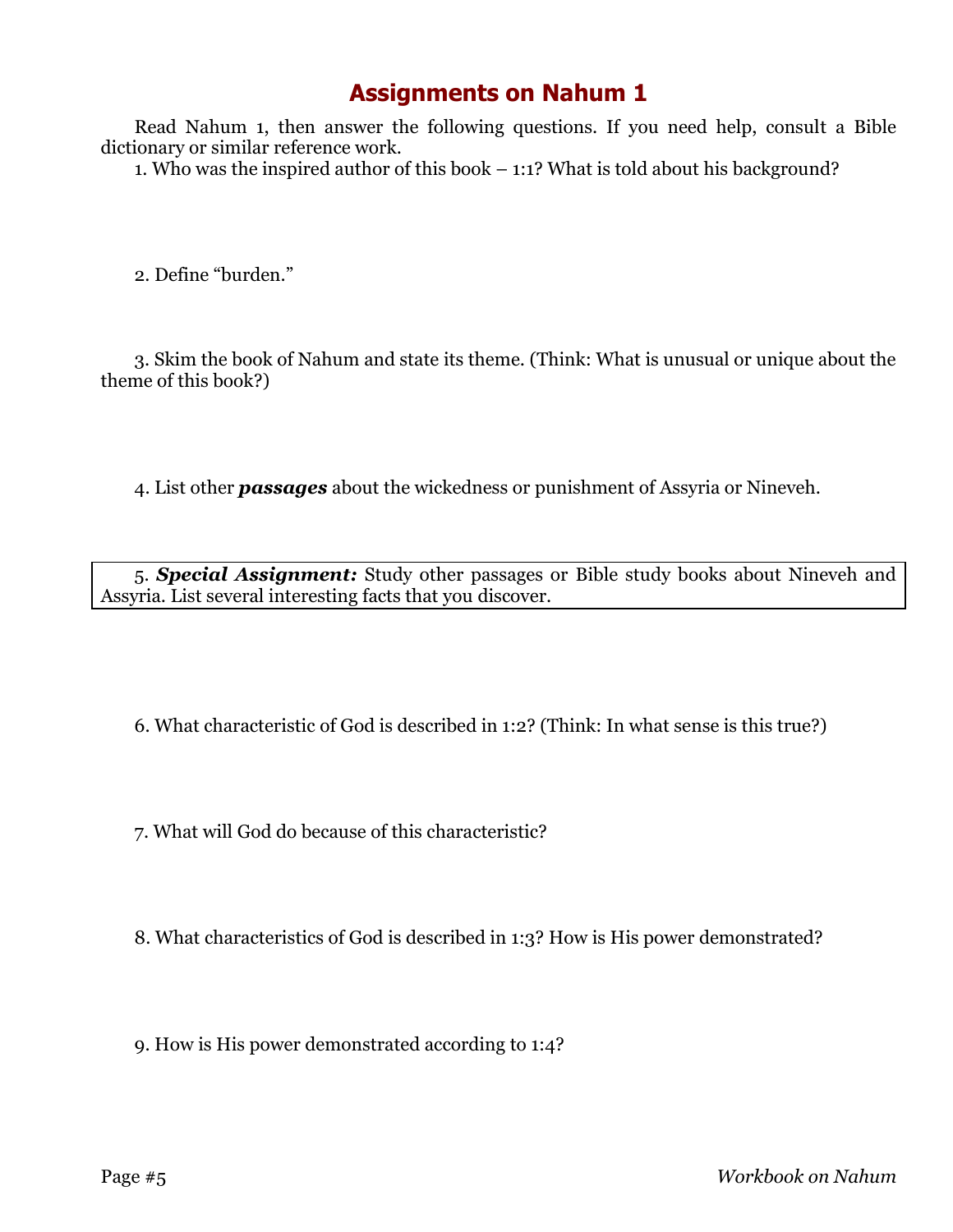10. *Special Assignment:* Think of examples of events in which He did these things.

11. Where are Bashan, Carmel, and Lebanon (see a *map*)?

12. How is God's power demonstrated according to 1:5?

13. What is one consequence of God's character according to 1:6?

14. What characteristic of God is described in 1:7?

15. What does He do as a result?

16. *Special Assignment:* Why is this characteristic of God important even when He is punishing the wicked?

17. What is the application of God's characteristics according to 1:8?

18. How might Nineveh have been guilty of conspiring against the Lord – 1:9?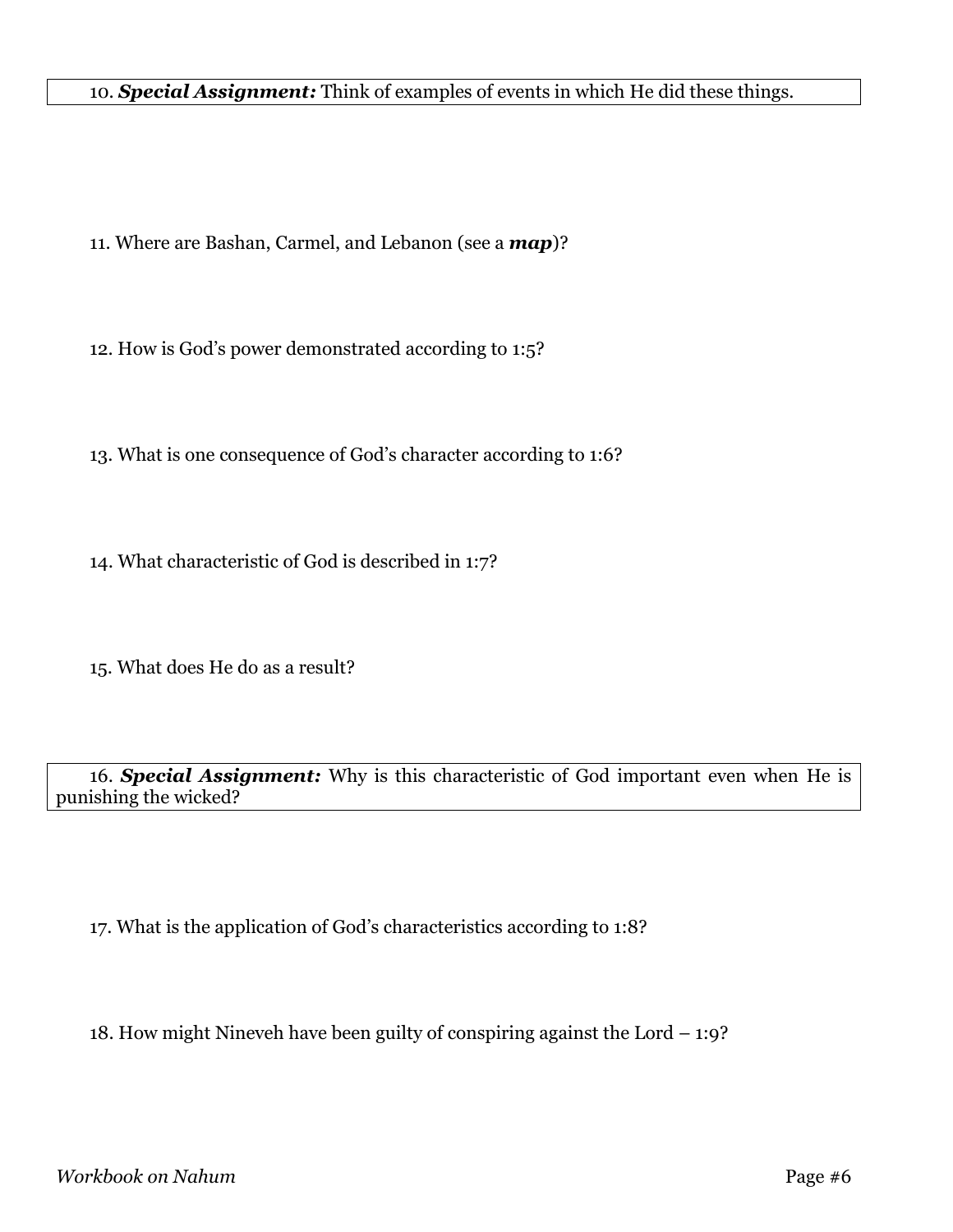19. Instead of succeeding in their conspiracy, what would happen?

20. How is Nineveh described in 1:10? What would happen to them?

21. What kind of person would come from Nineveh – 1:11?

22. What happened to them as a result – 1:12?

23. What would happen to those in captivity – 1:13? (Think: To whom does this refer?)

24. What did God promise to do to Nineveh in 1:14?

25. What reason is given for this punishment?

26. In contrast, what good news did God promise to Judah in 1:15?

27. *Special Assignment:* How was this promise to Judah about Nineveh fulfilled? (Check cross-references and other sources.)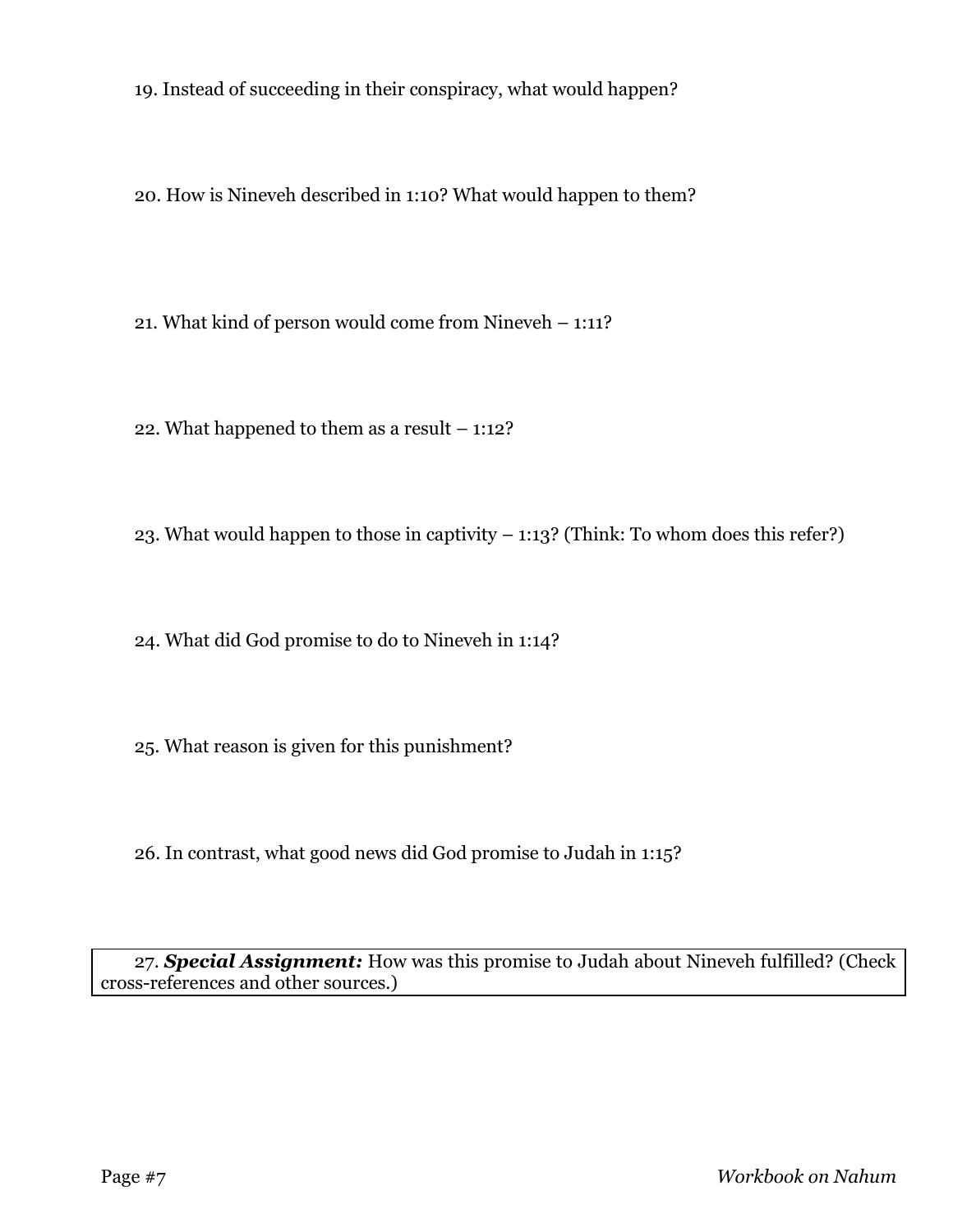# **Assignments on Nahum 2**

Read Nahum 2, then answer the following questions. 1. What warning does Nahum give to Nineveh in 2:1? What is the significance?

#### 2. *Special Assignment:* Explain who fulfilled this prophecy and how it was fulfilled.

3. What had happened to Israel – 2:2? Who had done this, and to what does it refer? (Check various translations for help.)

4. What would now happen to the glory of Israel? (Again, other translations may help.)

5. How is the invading army described in 2:3?

6. How is the battle described in 2:4?

7. How is the defense of the city described in 2:5? What is the significance of the conduct of the defenders?

8. What is the effect on the city – 2:6,7? What does this mean?

9. How do the people of the city respond? (Think: What is the significance of the voices of doves?)

10. To what is the city of Nineveh compared in her history – 2:8? Why would a pool of water be valued and important, especially in that region?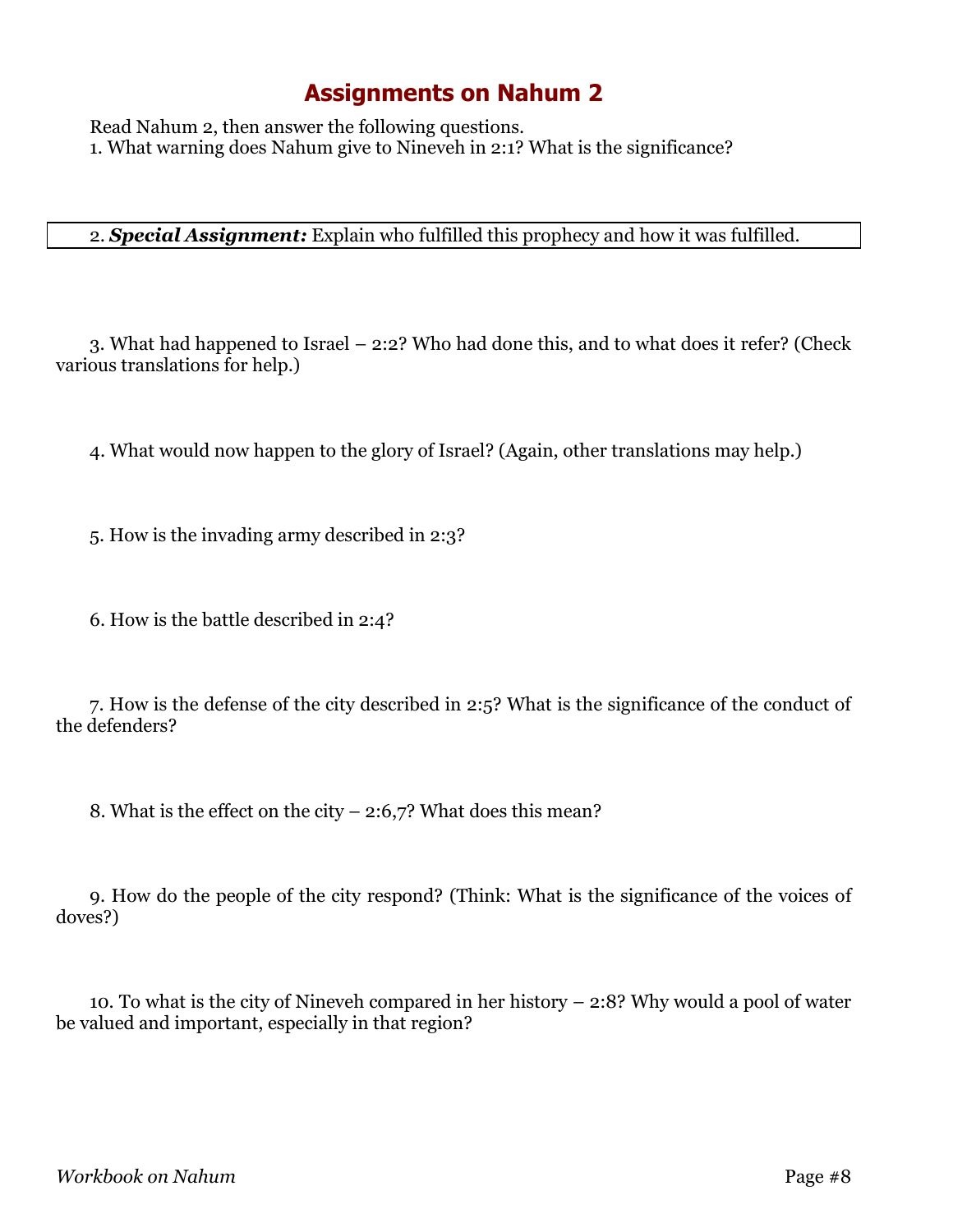11. What would the people do then, and how would they respond to efforts to prevent their conduct?

12. What would become of the city according to 2:9?

13. What would the people be like as a result of their defeat – 2:10?

14. *Special Assignment:* How would the defeat of Nineveh be similar to her own treatment of people of other nations? Explain the justice.

15. To what is Nineveh compared in 2:11? Explain how the comparison is accurate.

16. What do lions do according to 2:12?

17. In what way had the people of Nineveh acted like lions act?

18. What would be the end result of the attacks on the city – 2:13?

19. What reason is given why these things would happen to the city?

20. *Special Assignment:* In what way would the people of Nahum's day have been surprised by his predictions? Yet in what way would many people find it justifiable?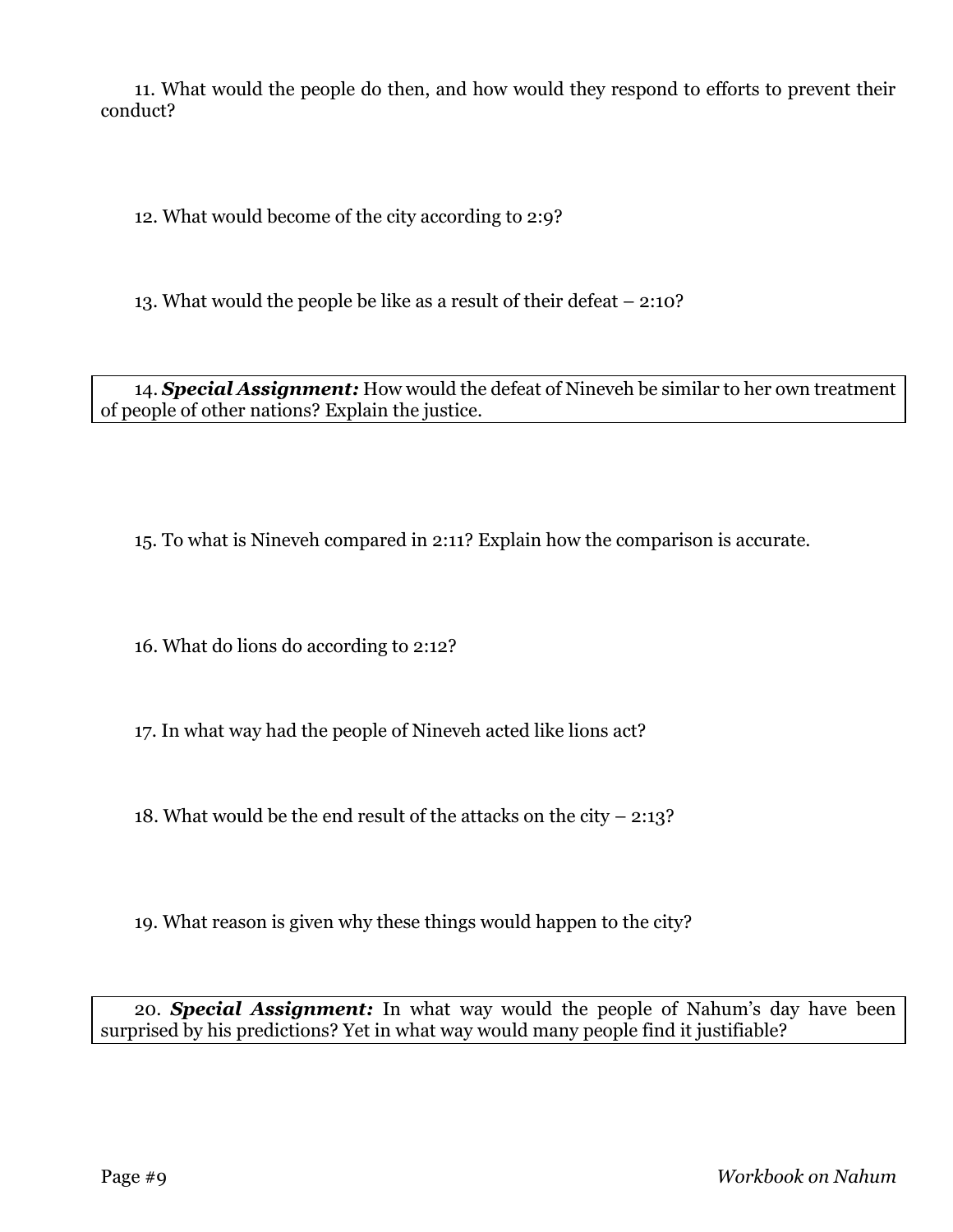# **Assignments on Nahum 3**

Read Nahum 3, then answer the following questions. 1. How is Nineveh described in 3:1? What reason is given?

2. Explain the meaning of "Its victim never departs."

3. What is described in 3:2,3? List some specifics that are given.

4. How does Nahum describe the number of people who will die?

5. What further reasons are given in 3:4 to explain why Nineveh will be destroyed?

6. How would God shame the people of the city according to 3:5?

7. *Application*: Even the wicked people of Nineveh considered nakedness to be shameful. What should people in our society learn?

8. What else would be done to shame the people – 3:6? (Think: What would be shameful about this?)

9. How would other people react when Nineveh fell – 3:7?

10. *Special Assignment:* Would the people grieve when Nineveh fell? Why would people react in this way? What should we learn about cruelty and wickedness?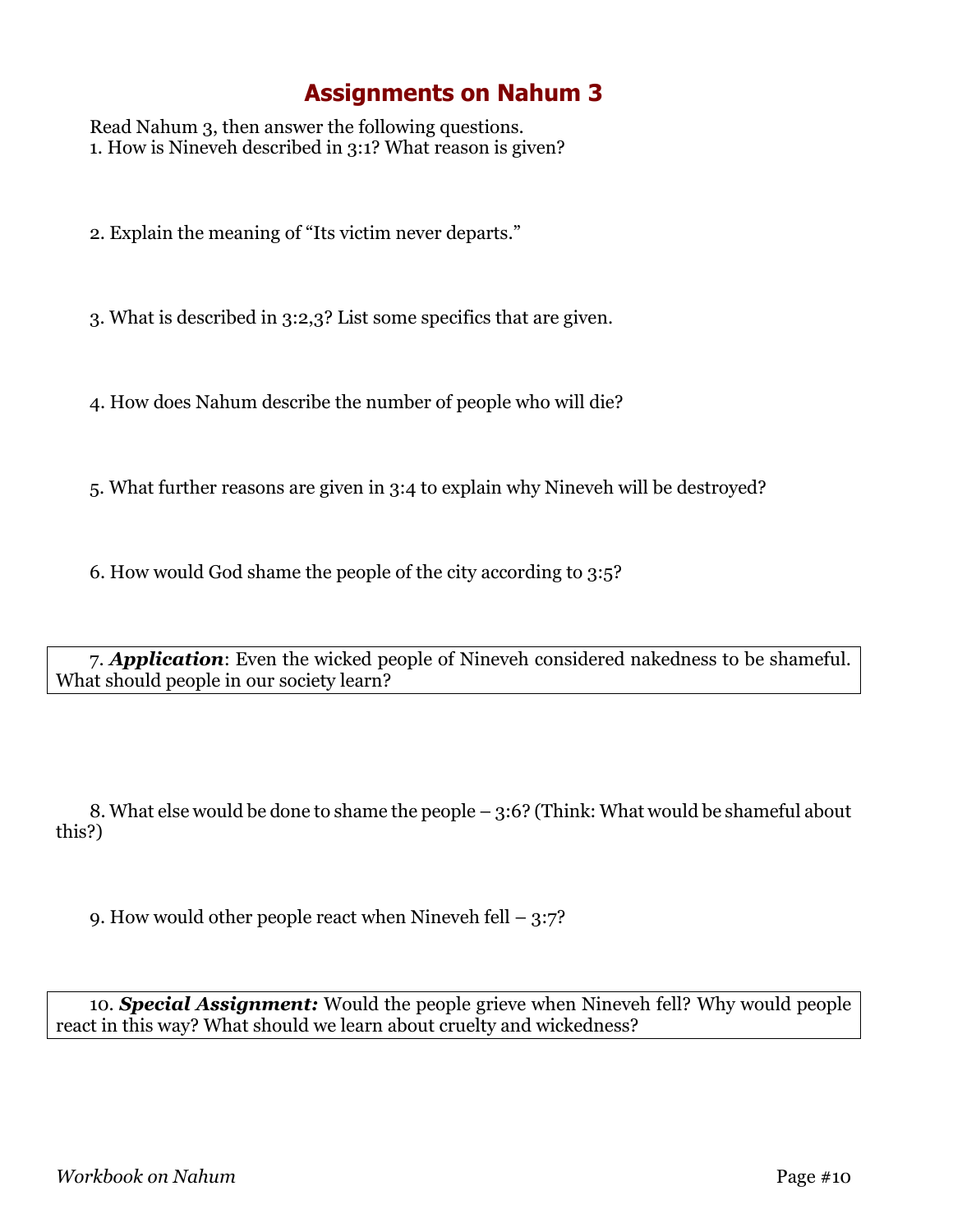11. To what city is Nineveh compared – 3:8? What other name did the city wear (see *map*)?

12. How is the situation of the city described?

13. What nations gave her strength – 3:9 (locate on a *map*)?

14. Yet what happened to this city  $-$  3:10?

#### 15. *Special Assignment:* Explain the lesson God was trying to teach Nineveh.

16. By comparison, what would happen to Nineveh – 3:11?

17. What illustration is used in 3:12 for the strongholds of Nineveh? Explain it.

18. The people of Nineveh are compared to what in 3:13? (Think: What should this teach nations that send their women into combat?)

19. What will happen to the gates of the city?

20. What should the people do to prepare for the siege – 3:14?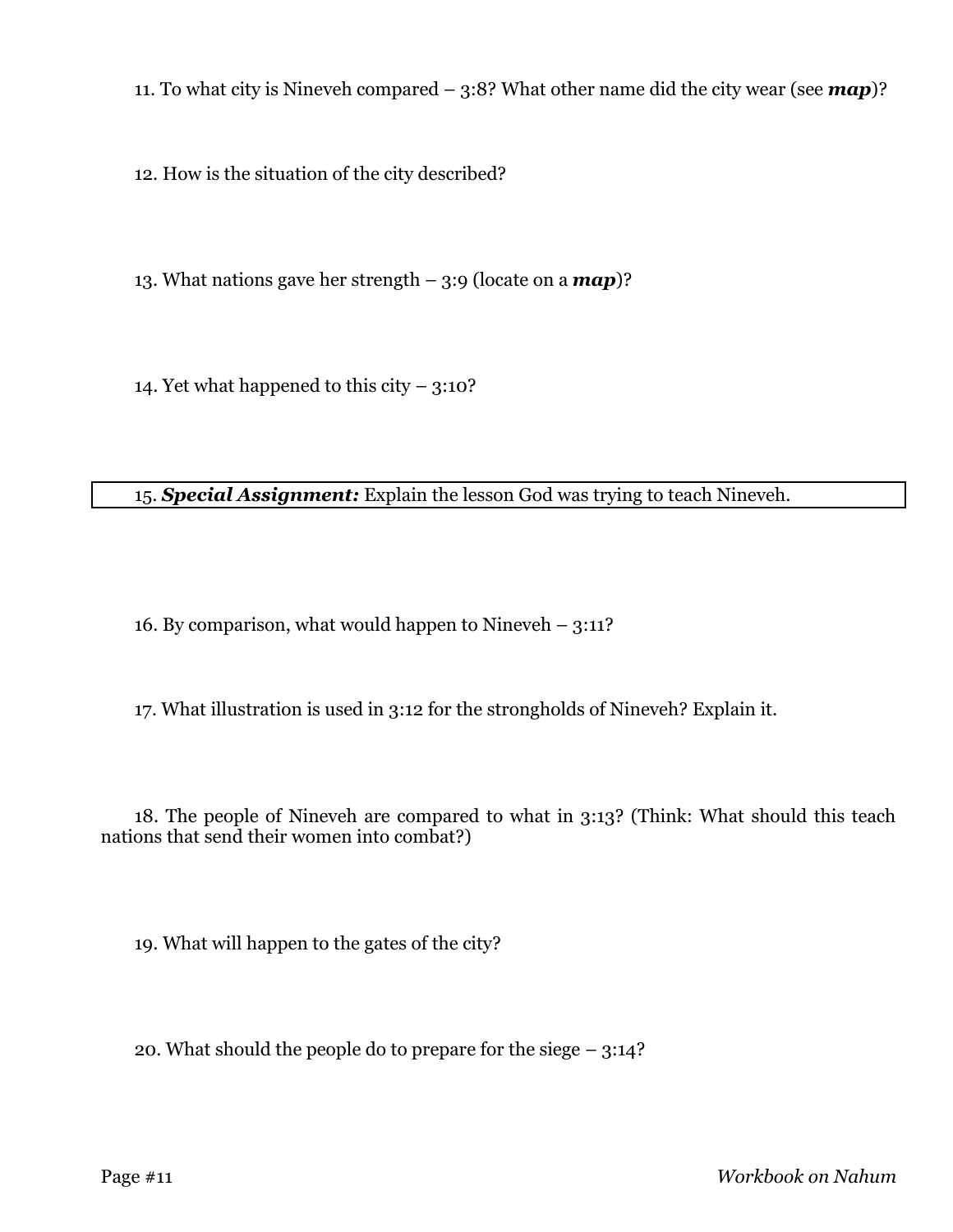21. Despite their best efforts, what would happen to them – 3:15?

22. Nineveh was a great commerce center. How are the merchants described in 3:16?

23. Nevertheless, what would happen to them?

24. How are the commanders and generals of Nineveh described in 3:17?

25. Yet what would happen to them? (Think: Explain the significance of the illustration.)

26. What would happen to the leaders of the people – 3:18? (Think: What is meant by the shepherds of the people?)

27. As a result what will happen to the people?

28. Explain the illustration of the wound and injury in 3:19.

29. How would other people react when they heard of the fall of the city? Why?

30. *Special Assignment:* What conclusion do you reach from the description about the completeness of the destruction of Nineveh?